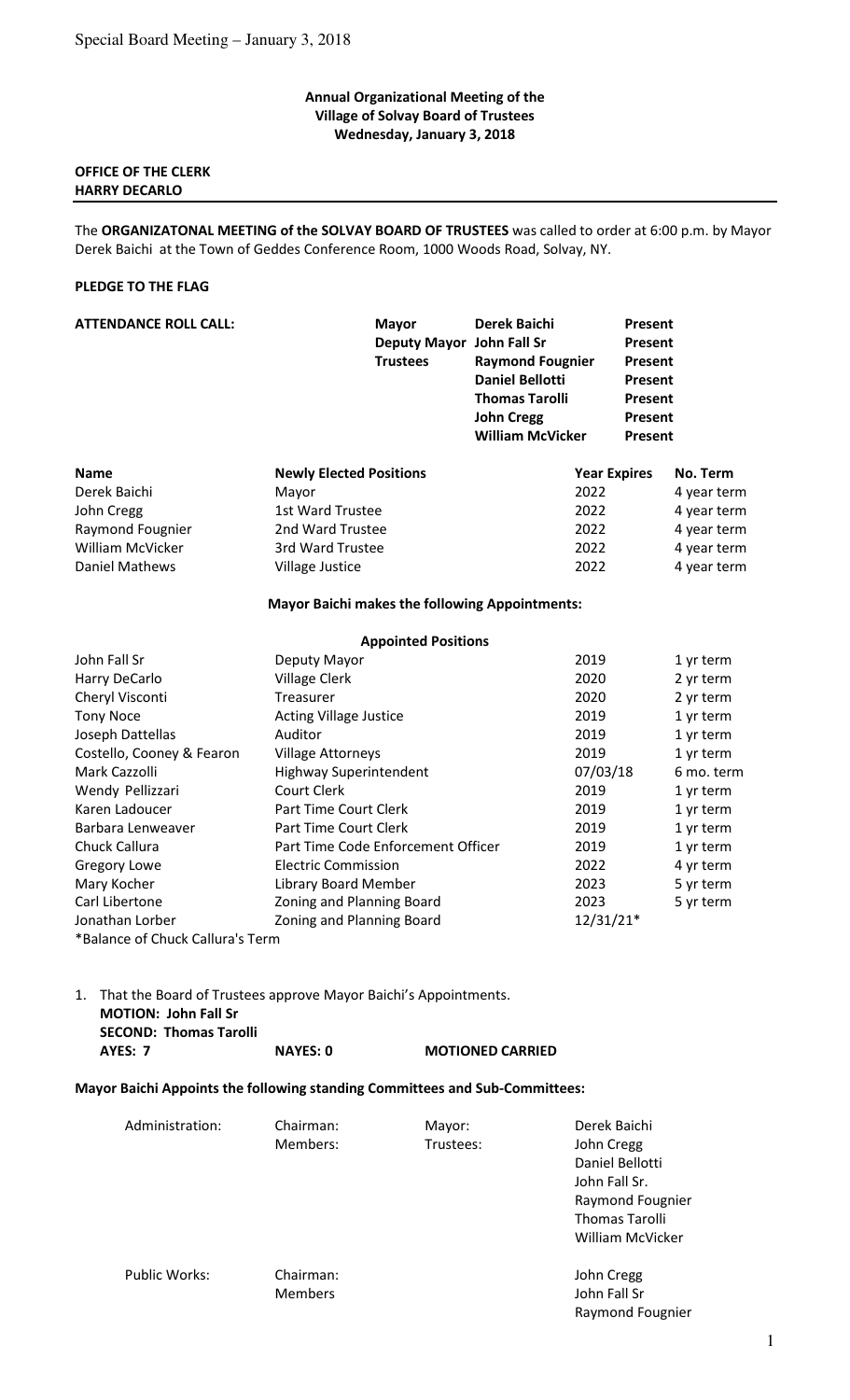# Special Board Meeting – January 3, 2018

| Police:                                                                    | Chairman:<br>Members:                          | John Fall Sr<br>John Cregg<br>William McVicker                                                                                                                                           |
|----------------------------------------------------------------------------|------------------------------------------------|------------------------------------------------------------------------------------------------------------------------------------------------------------------------------------------|
| Parks:                                                                     | Chairman:<br>Members:                          | <b>Tom Tarolli</b><br>Raymond Fougnier<br>William McVicker                                                                                                                               |
| <b>Buildings:</b>                                                          | Chairman:<br>Members:                          | John Fall Sr<br>Derek Baichi<br>Dan Bellotti                                                                                                                                             |
|                                                                            | Buildings Sub-Committee (Village Hall Project) | Kathy Brouse<br>John Maestri<br>John McPeak<br>Joe Solon<br><b>Christine Czerow</b>                                                                                                      |
| Library:                                                                   | Chairman:                                      | Raymond Fougnier                                                                                                                                                                         |
| Codes:                                                                     | Chairman:<br>Members:                          | <b>Tom Tarolli</b><br><b>Gus Cappella</b><br>Irene Baldini<br>Rita Briggman<br>Jim Foresti<br>Chuck Callura<br><b>Bob Czerow</b><br>John Maestri<br>Kathy Brouse<br><b>Victor Brouse</b> |
| Financial/Business Development:<br>Finance:<br><b>Business Development</b> |                                                | Derek Baichi<br>John Fall Sr<br>Raymond Fougnier                                                                                                                                         |
| Safety Committee/<br>Risk Management:                                      | Chairman:                                      | William McVicker<br><b>Tom Tarolli</b><br>Dan Bellotti<br>Mark Cazzolli<br>Joe Hawksby<br>Chief Allen Wood<br>Dan Golden                                                                 |
| Insurance:                                                                 | Chairman:<br>Members:                          | Daniel Bellotti<br>Derek Baichi<br><b>Bill McVicker</b>                                                                                                                                  |
| Stormwater:                                                                | Chairman:<br>Members:                          | <b>Bill McVicker</b><br><b>Tom Tarolli</b><br>John Cregg                                                                                                                                 |
| <b>Community Events</b>                                                    | Co-Chairmen:                                   | Kathy Brouse<br>Ty Marshall<br>John Lamanna                                                                                                                                              |
|                                                                            | Members:                                       | <b>Erin Davies</b><br>Aaron Kicak<br>Jason Britton<br>Jill Bennett<br>Lou Musa<br><b>KJ Willet</b><br>Mary Bosco<br>Paul Kelly                                                           |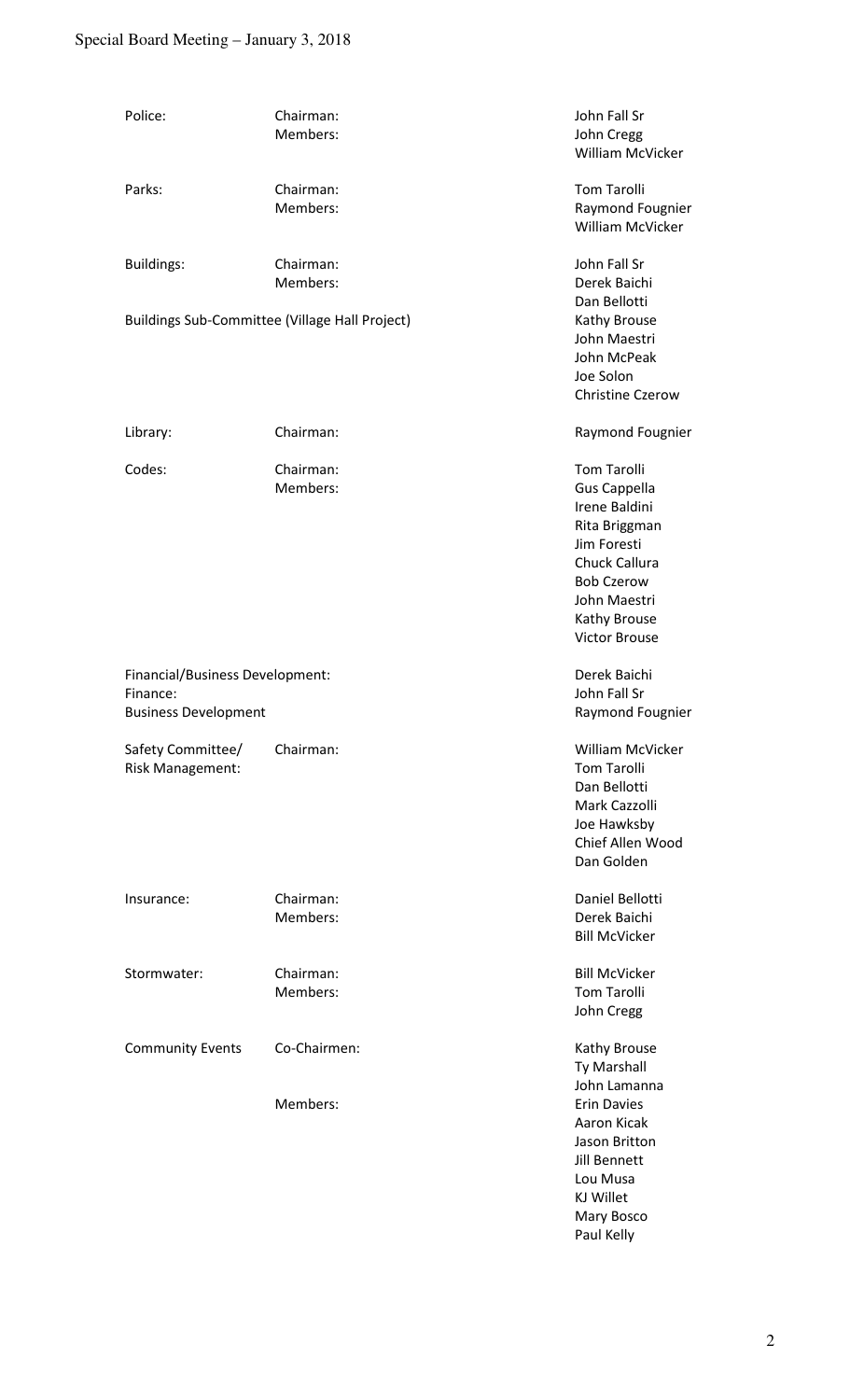Ethics: Jason Britton Christian Annual Christian Annual Christian Annual Christian Annual Christian Annual Christian Annual Christian Annual Christian Annual Christian Annual Christian Annual Christian Annual Christian Ann Chris Germain Mike Tropea

## **Seating Facing Podium – Left to Right: Thomas Tarolli, John Fall Sr, Mayor Baichi, John Cregg, Raymond Fougnier, William McVicker, Dan Bellotti**

2. That the Board of Trustees approve Mayor Baichi's Appointments of the Standing Committees and Sub- Committees.

## **MOTION: John Fall Sr**

### **SECOND: Thomas Tarolli**

Questions: Trustee Bellotti expressed his concern regarding certain committee appointments and asked Mayor Baichi if he would entertain any changes. Mayor Baichi declined any changes.

| Derek Baichi            | Mayor          | Voted | Yes |
|-------------------------|----------------|-------|-----|
| John Fall Sr            | <b>Trustee</b> | Voted | Yes |
| Raymond Fougnier        | Trustee        | Voted | Yes |
| Dan Bellotti            | <b>Trustee</b> | Voted | No  |
| <b>Thomas Tarolli</b>   | <b>Trustee</b> | Voted | Yes |
| John Cregg              | <b>Trustee</b> | Voted | Yes |
| <b>William McVicker</b> | Mayor          | Voted | No  |

3. That the Board of Trustees designated the fourth Tuesday of each month as the Regular Meeting of the Village of Solvay Board of Trustees, such meetings are to be held at the Town of Geddes Court Room, 1000 Woods Road, Solvay, NY 13209 at 6:00 p.m., local time.

 **MOTION: Thomas Tarolli SECONDED: John Fall Sr AYES: 7 NAYES: 0 MOTIONED CARRIED** 

4. That the Board of Trustees continues to follow the procurement policy in accordance with Chapter 29 of the Village Code.  **MOTION: John Fall Sr SECONDED: Thomas Tarolli** 

**AYES: 7 NAYES: 0 MOTIONED CARRIED** 

5. That the Board of Trustees authorize for all periods commencing January 1, 2018 to December 31, 2018 the Mayor, all Trustees, Village Officers, Department Heads, to attend meetings, seminars, and schools, from time to time, and to authorize expenses incurred thereby. Such meetings would include those convened by the MEUA, NYPA, the Conference of Mayors and Municipal Officials, Department of Audit and Control, Clerk's Meetings and any other meetings convened, that relate to the business of the Village of Solvay, pursuant to Chapter 26 of the Village Code. **MOTION: John Cregg SECONDED: Dan Bellotti** 

**AYES: 7** NAYES: 0 MOTIONED CARRIED

6. That the Board of Trustees designate Solvay Bank as the Official Depository for the Village of Solvay.  **MOTION: Dan Bellotti SECONDED: John Fall Sr AYES: 7 NAYES: 0 MOTIONED CARRIED**